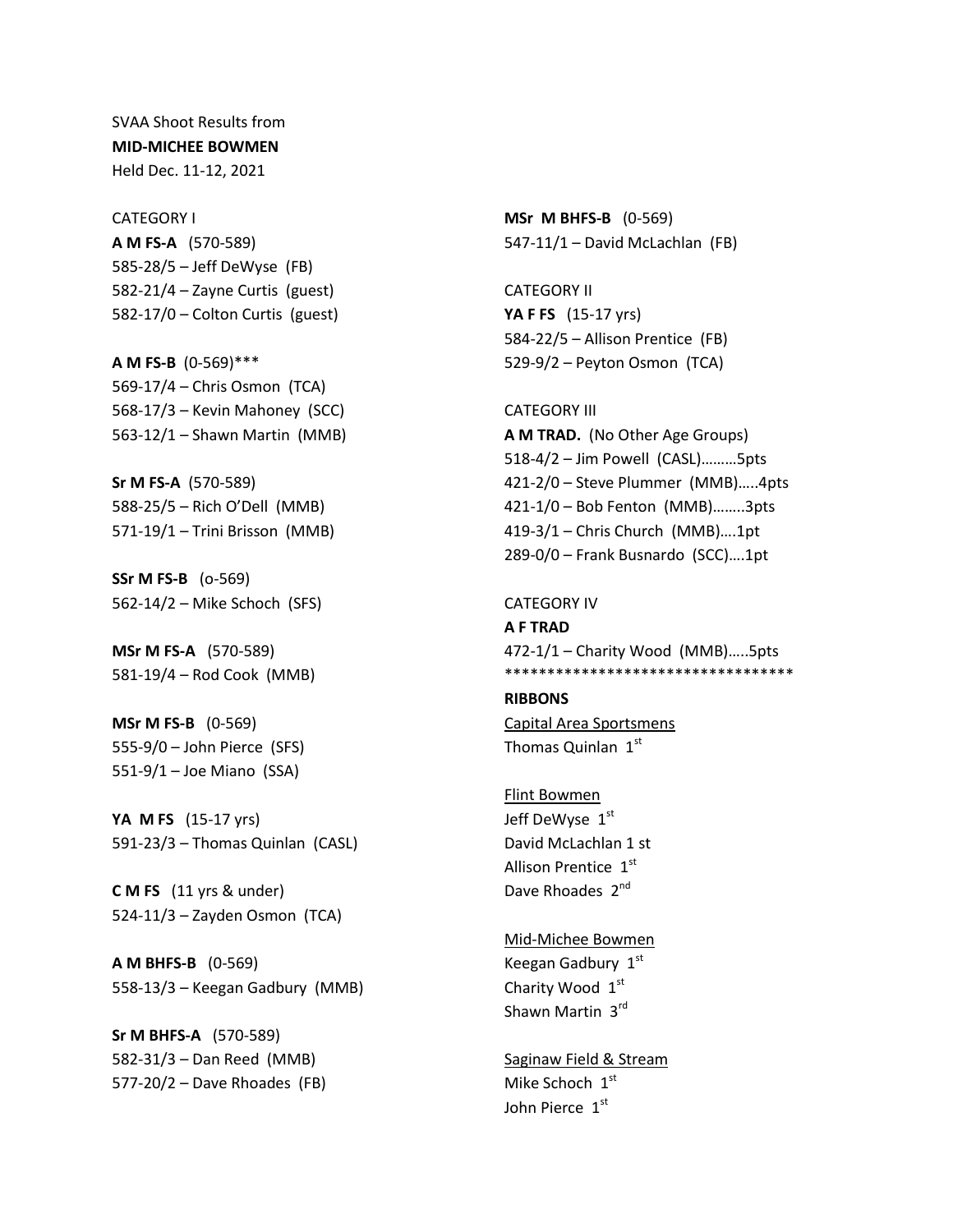Shiawassee Conservation Club Kevin Mahoney 2<sup>nd</sup>

**Sterling Sportsmens** Joe Miano 2<sup>nd</sup>

Tuscola County Archers Chris Osmon 1st Zayden Osmon 1st Peyton Osmon 2<sup>nd</sup> **Trad. Competition total**

| 12 pts – MMB (C.Wood $1st$ – S.Plummer $2nd$ |
|----------------------------------------------|
| +B.Fenton +C.Church)22                       |
|                                              |
|                                              |